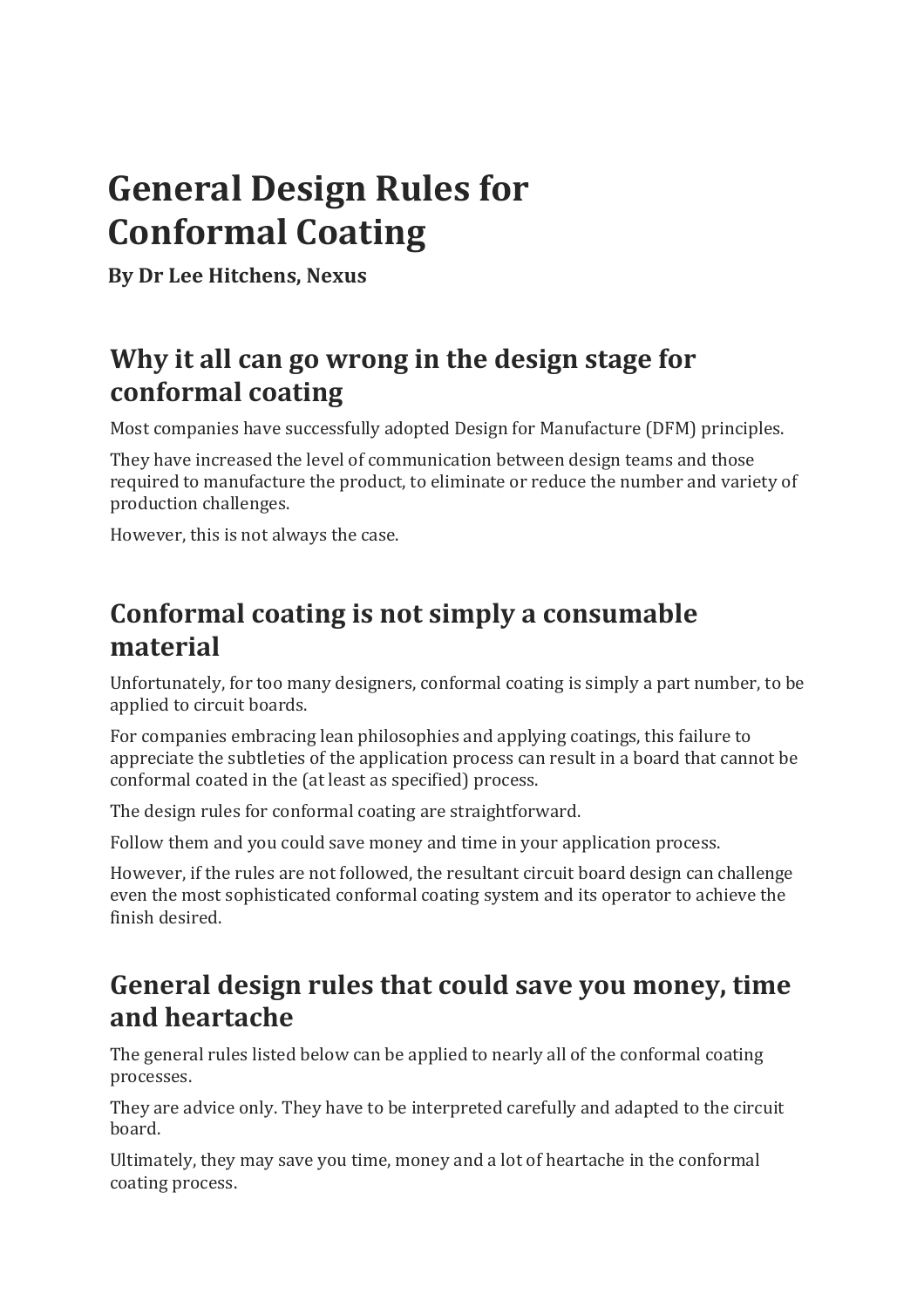# **Conformal Coating Design Rules**

# **1. Clearly defined all points of interest for the conformal** coating process on a set of drawings

This includes information such as:

- Conformal coating material to be used, its viscosity and any other process details
- Application method to be used for applying the coating
- The masking details if required
- Coating thickness requirements
- The inspection criteria that the circuit board is to be inspected to including any Standards to be referenced.

# **2. Understand the inspection criteria**

Ensure that all team members involved in the conformal coating process understand the inspection standards.

All the operators, technicians, supervisors and production staff need to understand the quality level they are trying to achieve in the process.

Any differences in understanding will clearly lead to failures and fail criteria.

## **3.** Make sure the conformal coating, the application process and the circuit board are compatible

Ensuring that the method of application, coating material and board design chosen can actually be used together and meet the inspection criteria set is the holistic approach to the conformal coating process.

Setting inspection criteria that cannot be achieved due to a limitation in the process or the material itself makes production targets impossible.

## **4. Define three areas on a conformal coating diagram for material application**

These areas are

- Areas that MUST be coated
- Areas that MUST NOT be coated
- Areas where it doesn't matter (coating is optional).

The areas that do not matter give process engineers options when setting up the production line.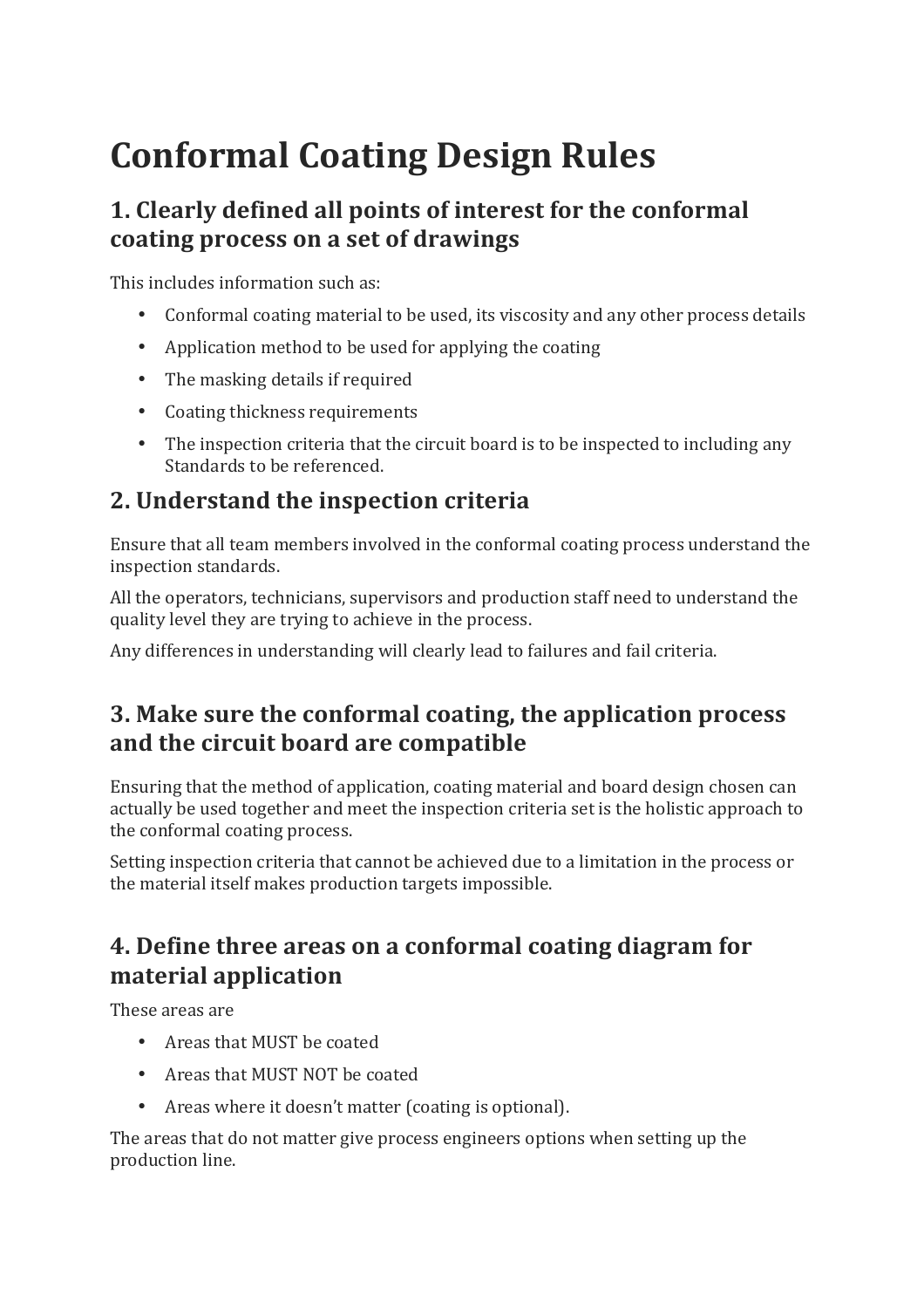## **5.** Do not specify the use of conformal coating as an under fill

If a device needs to be under filled, specify a formulated under fill.

Or, consider the difference in CTE mismatch may lead to the component lifting off the PCB in the long term.

## **6. Specify and use tented via's on the bare board laminate**

Filling via's during the board (laminate) manufacture helps to prevent the capillary flow of material from one side of the assembly to another. This can result in coating restricted areas on the other side of the board.

# **7.** Make coating the edge of a PCB optional

Conformal coating the edge of a board can be tricky and messy, especially if there is no frame or breakout around the board. It is of questionable efficacy in improving coating or reliability performance.

#### **8. Make coating some component packages optional**

Coating the sides of a 3D device is difficult. This is especially true when the coating is subject to gravity, as well as de-wetting due to mold release agents used in the component fabrication.

The plastic or metal package moldings may be more resistant to humidity or other forms of water than any conformal coating applied.

#### **9. Avoid using silicone RTV on the circuit board before applying the conformal coating**

If you require a silicone staking materials for anti vibration purposes, then apply it after conformal coating.

If this is not possible, use a silicone conformal coating for compatibility.

If you don't want to use a silicone conformal coating, then use a urethane or epoxy staking so that is compatible with the coating.

# **10.** Understand the masking method to be used

If masking by hand ensure the correct method of masking is understood by all of the technicians involved in the coating process.

Avoid operators interpreting the masking method and using their own methods.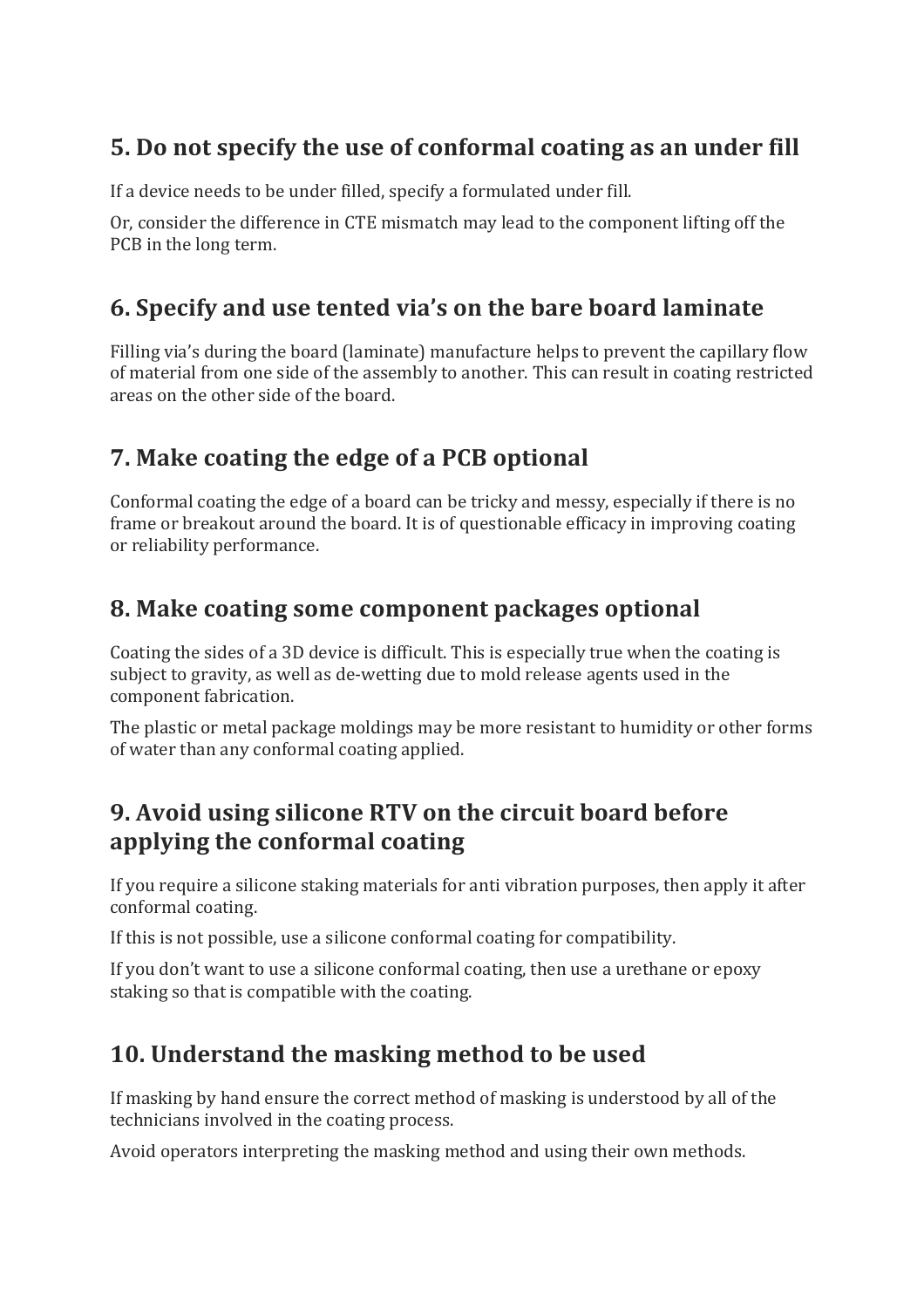# **11. Ensure liquid latex is dry before coating**

If the masking process uses liquid latex as a masking material then ensure that enough time is allowed in the production process for the latex to be fully cured before the coating application is started.

If not then the conformal coating can interact with the latex and make it almost impossible to remove.

# **12. Check the quality of the latex before filling connectors**

If temporary liquid latex is used to mask a connector ensure that the latex can be easily removed from under the device and not get broken off and entrapped underneath.

## **13. Check the process can actually achieve the conformal coating thickness**

Ensure the conformal coating thickness specified can actually be achieved by the coating process and within the tolerance defined.

Some conformal coating processes such as dipping struggle to build greater than 25um coating thickness in a single coat.

Other processes apply a lot of coating and may go over the required thickness.

#### **14. Check the coating thickness tolerance set in the inspection criteria**

Do not define a tight conformal coating thickness tolerance if a wide tolerance is allowed. 

Achieving  $30\pm5\mu$ m dry coating thickness across a circuit board is an order of magnitude harder (or more!) than  $50\pm25\mu$ m.

Don't make conformal coating production harder than it needs to be.

## **15. Ensure the conformal coating specified is compatible with the circuit board**

Some conformal coatings can attack components, markings and inks on the circuit board. Others will not wet the surface or solder resist well without cleaning.

Masking sure the coating works well with the circuit is a key factor for good long-term reliability and easy processing of the board.